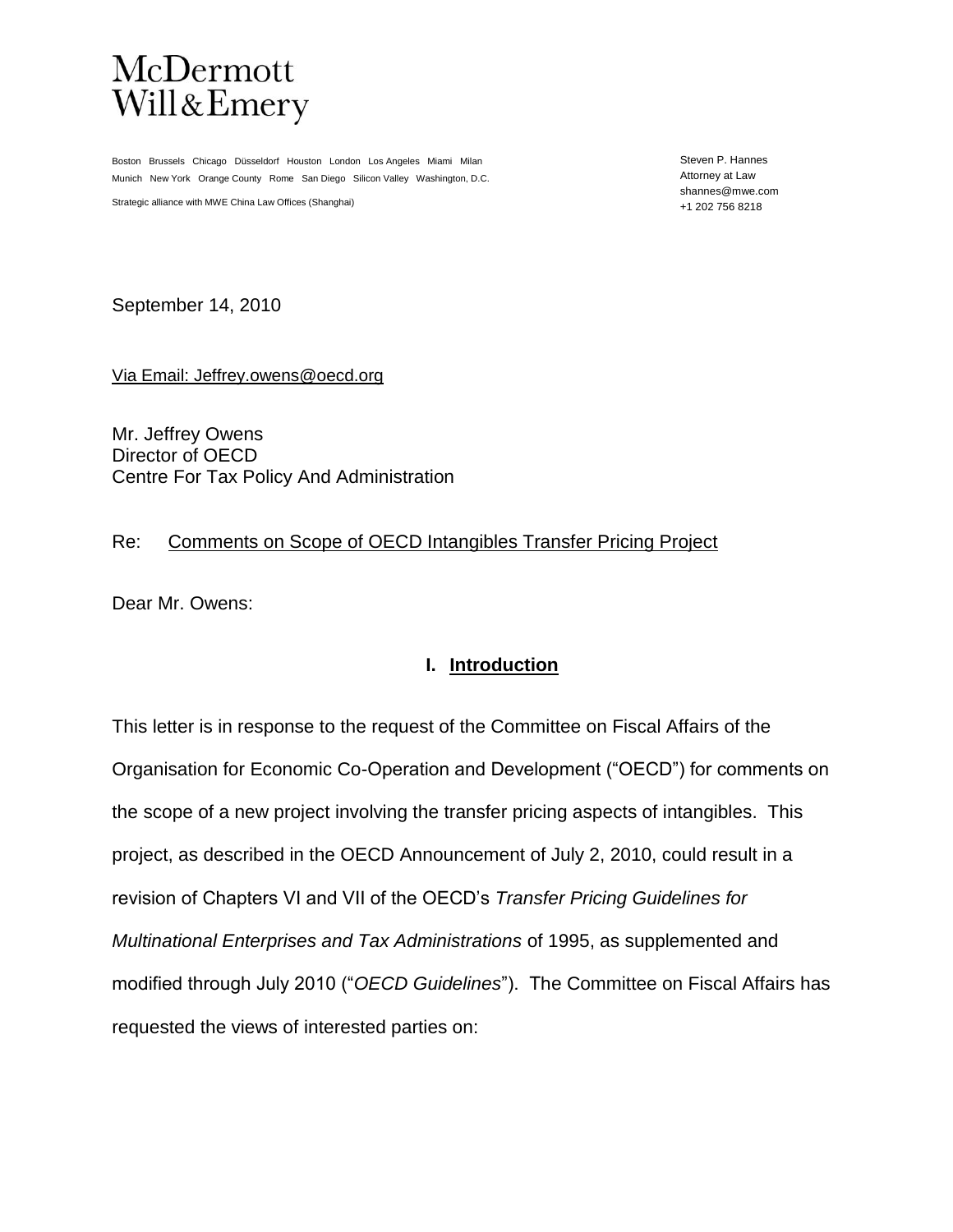$\overline{a}$ 

A. What they see as the most significant issues encountered in practice in relation to the transfer pricing aspects of intangibles;

B. What shortfalls, if any, they identify in the existing OECD guidance;

C. What the areas are in which they believe the OECD could usefully do their work; and

D. What they believe the format of the final output of the OECD work should be.

This letter sets forth the responses of the Transfer Pricing Discussion Group to the above questions.

By way of background, the Transfer Pricing Discussion Group (the "Group") consists of U.S. and foreign-based multinationals in numerous industries. Among the industries represented in the Group are automotive, consumer durable goods, chemicals, media, industrial equipment, news, pharmaceuticals and technical information.<sup>1</sup> Participants in the Group have a wide range of activities relevant to the OECD's proposed IP project, including research and development, licensing, buying and selling intellectual property ("IP"), such as patents, for products and processes and creating or acquiring IP, such as trademarks, brand-names and copyrights, that relate to marketing.

 $1$  As members of the Group are not primarily engaged in the banking industry, its comments do not focus on issues within that industry.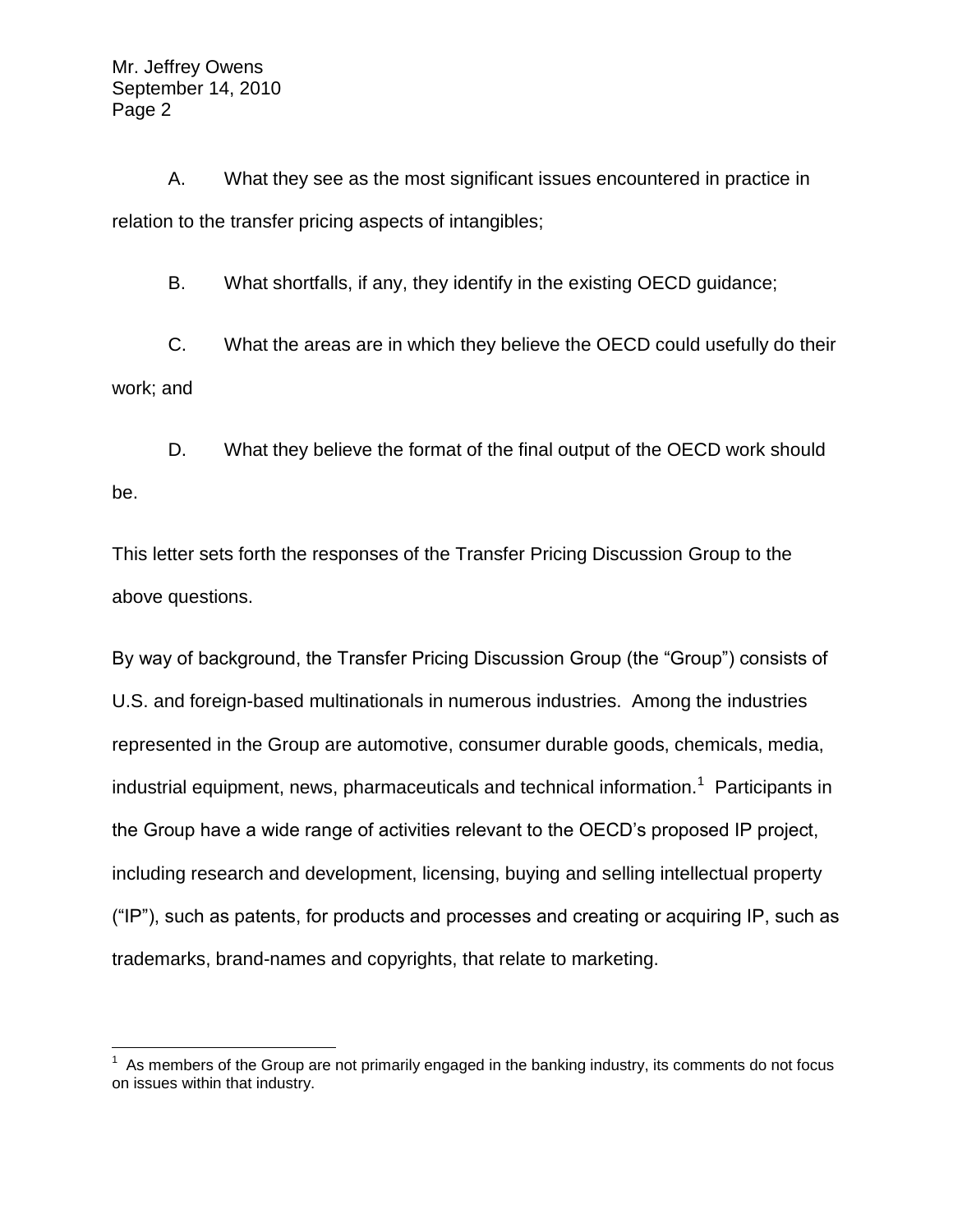The Group meets regularly to discuss matters directly and indirectly related to transfer pricing. The Group also submits comments to the OECD, as well as to the U.S. Department of the Treasury and the Internal Revenue Service, on transfer pricing matters. As you may recall, the Group submitted comments to the OECD on its 2009 *Proposed Revision of Chapters I-III of the Transfer Pricing Guidelines,<sup>2</sup> a*s well as on the *OECD's* September 19, 2008 *Transfer Pricing Aspects of Business Restructuring: Discussion Draft for Public Comment.<sup>3</sup>* Both of these other OECD projects, which were approved by the OECD Council on July 22, 2010, $<sup>4</sup>$  involve updated guidance for</sup> intangibles. The Group hopes that its prior contributions to the OECD were helpful and that the comments in this letter on the proposed project will also be of assistance.

# **II. Comments**

The Transfer Pricing Discussion Group's responses are organized below, using as headings the four questions posed in the OECD's July 2, 2010 announcement.

## **A. The Most Significant Issues Encountered in Practice in Re Transfer Pricing For Intangibles**

 $\overline{a}$  $2^2$  See the letter from the undersigned dated January 8, 2010.

<sup>&</sup>lt;sup>3</sup> See the letter of February 18, 2009 from the undersigned.

Review of *Comparability and of Profits Methods: Revision of Chapters I-III of the Transfer Pricing Guidelines*, 22 July 2010. *Report on the Transfer Pricing Aspects of Business Restructuring; Chapter IX of the Transfer Pricing Guidelines*, 22 July 2010. Both are incorporated in the July 2010 revised edition of the *OECD Guidelines*.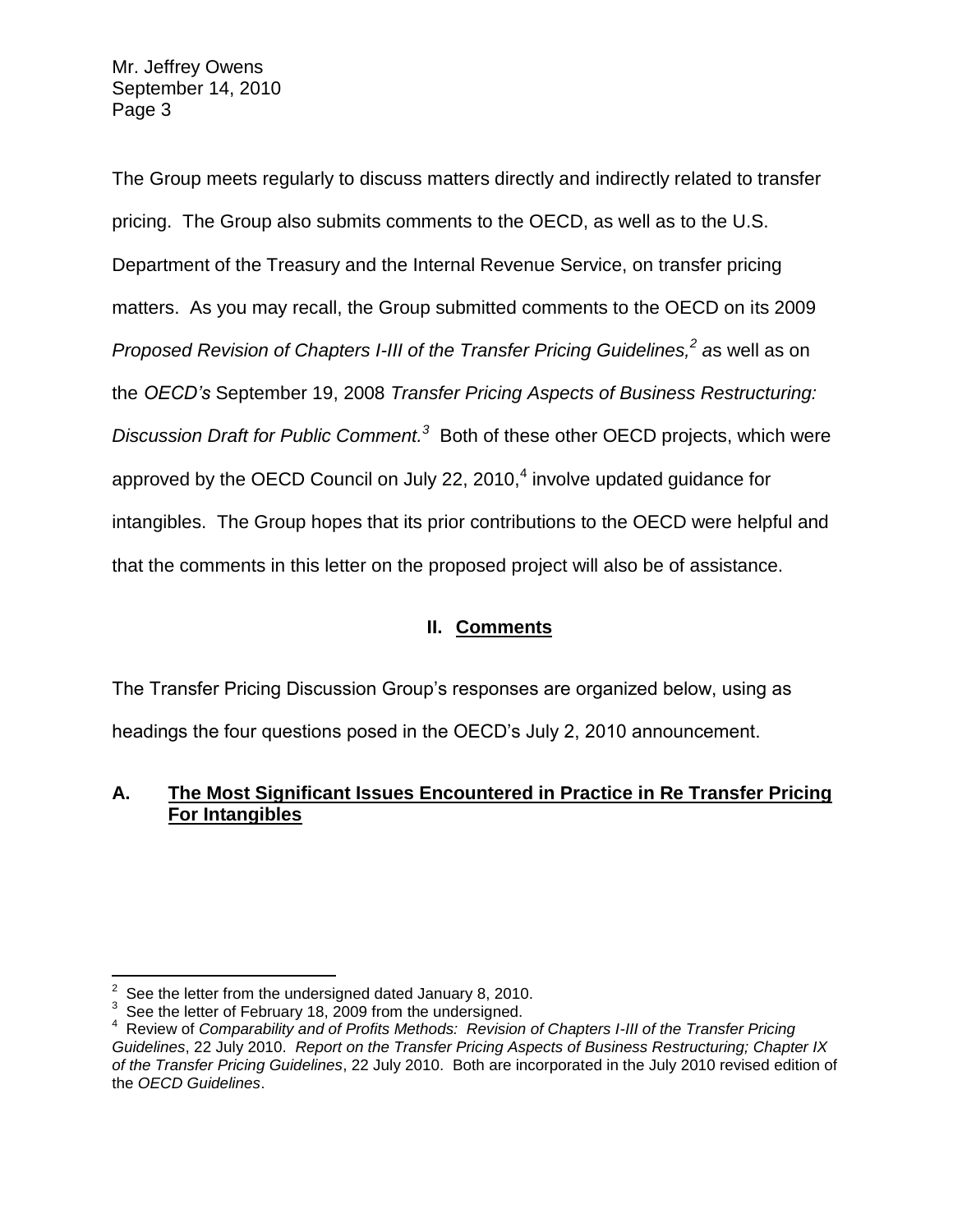$\overline{a}$ 

#### **1. Definitional Issues**

The mobility and frequency of transfers of intangibles and their inclusion in cost sharing and cost contribution arrangements (collectively, "CCAs"), sales, licenses and business restructurings, together with the complexities of identification and valuation, mean that intangibles merit separate attention in the context of transfer pricing and the arm's length standard. Indeed, the details of transfer pricing rules for intangibles can differ from those of transfer pricing rules applicable to other matters, such as the performance of services or the sale of tangible property, even though all must adhere to arm's length principles.<sup>5</sup> For this and other reasons, including the application of withholding taxes on cross-border IP royalties, a question commonly encountered in practice is, what is an "intangible"?

While there is general agreement among taxpayers and tax authorities that various items, such as patents, trademarks and copyrights, *are* intangibles for transfer pricing and other tax purposes, some tax authorities would like to expand the ordinary legal definition of intangible for transfer pricing so as to include other items such as "valuable services" or the use of a "workforce in place." Sometimes tax authorities inappropriately assert, for example, that a service is really an intangible for transfer pricing purposes; one objective is to force a profit split analysis. Historically, the performance of services has, appropriately, not been considered for transfer pricing or other tax purposes as an

<sup>5</sup> For instance, the United States "commensurate with the income" standard applies only to intangibles.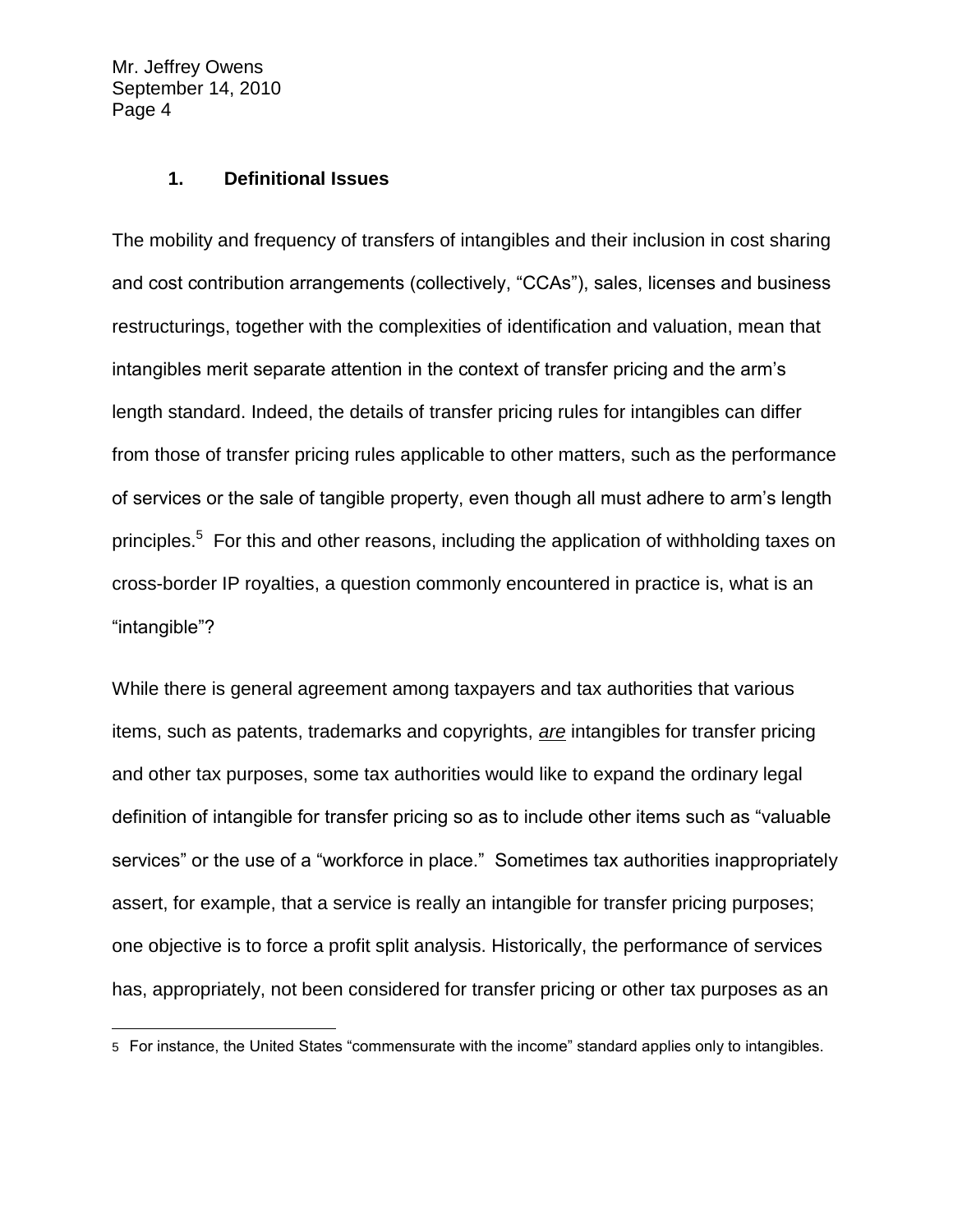intangible, or a transfer of an intangible, no matter how valuable the services are. In this connection, the OECD should consider whether absent some special local law authority, there is likely to be a legal basis for attempting to define "intangible property" more broadly for transfer pricing purposes than for other tax purposes. Does the OECD want the *OECD Guidelines* to provide a "legal" basis for such a differentiation (e.g., in a country that in practice relies on the *OECD Guidelines* without enacting them)?

Another question encountered in practice is whether something is properly defined as an intangible if it is not legally enforceable or protectable or, alternatively, whether the presence or lack of enforceability affects the value of the matter rather than its proper characterization as an intangible or, for example, as a service.

Periodically issues arise as to whether an intangible is legally transferrable. For instance, if a government issues a license to a particular corporate entity and precludes an assignment of legal ownership, the owner may still be able to transfer certain rights to another party. Even if a legal assignment is precluded, the legal owner may agree with another party by contract that the latter will obtain financial benefits and burdens by way of the business arrangements between the two. Transfer pricing should respect the financial and other consequences of such arrangements. These topics are addressed in parts two (Identification of Intangibles Transfers) and three (Economic Ownership) in the paragraphs below.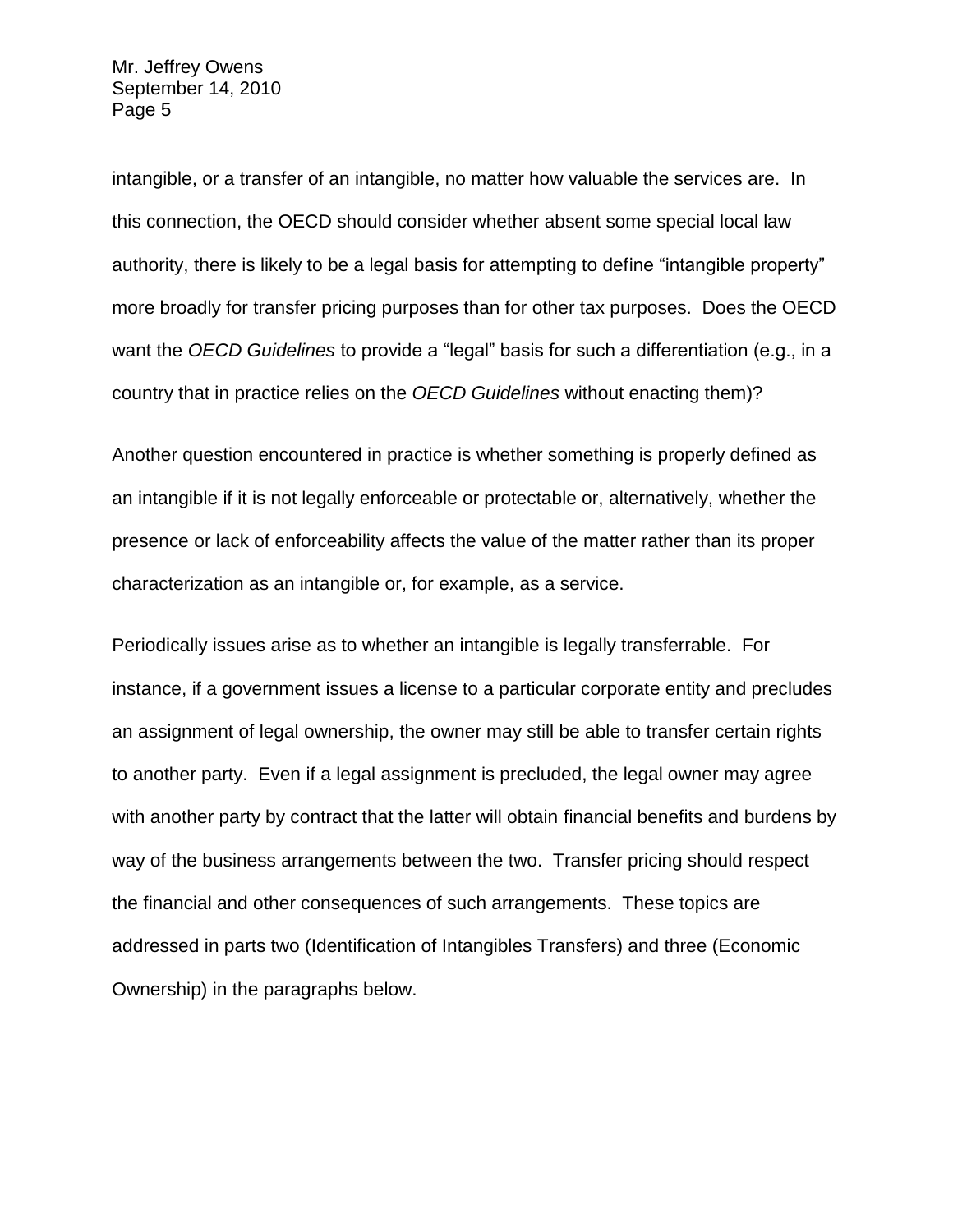### **2. Identification of Intangibles Transfers**

Once an improved definition of intangibles is provided, clarification is needed to determine if and when an intangible is transferred. This is a common question in practice. An outright sale or license of intangible property clearly constitutes a transfer. It is less clear whether there is a transfer of an intangible when the provision of services may involve an element that tax authorities might deem to be intangible property. Moreover, even if the services provided are supported by intangibles, this does not mean that there has been a transfer of rights to the intangibles.

It would be useful for taxpayers and tax authorities if the OECD confirmed when a transfer does *not* occur. Helpful examples would illustrate when a taxpayer should not be viewed as having engaged in a transfer of an intangible, including upon the transfer of a patented or trademarked product to be resold.

### **3. Economic Ownership**

Practical issues that arise include distinguishing economic versus legal and contractual ownership as well as confirming interests where more than one party has contributed to the development of an intangible in the absence of a contractual arrangement such as a CCA. In the absence of a written contract, will each of the contributing parties be considered owners to some degree, particularly if the development has occurred over many years? Will partial ownership in the absence of a written contract be treated for tax purposes as a potential license, a partnership or a joint venture?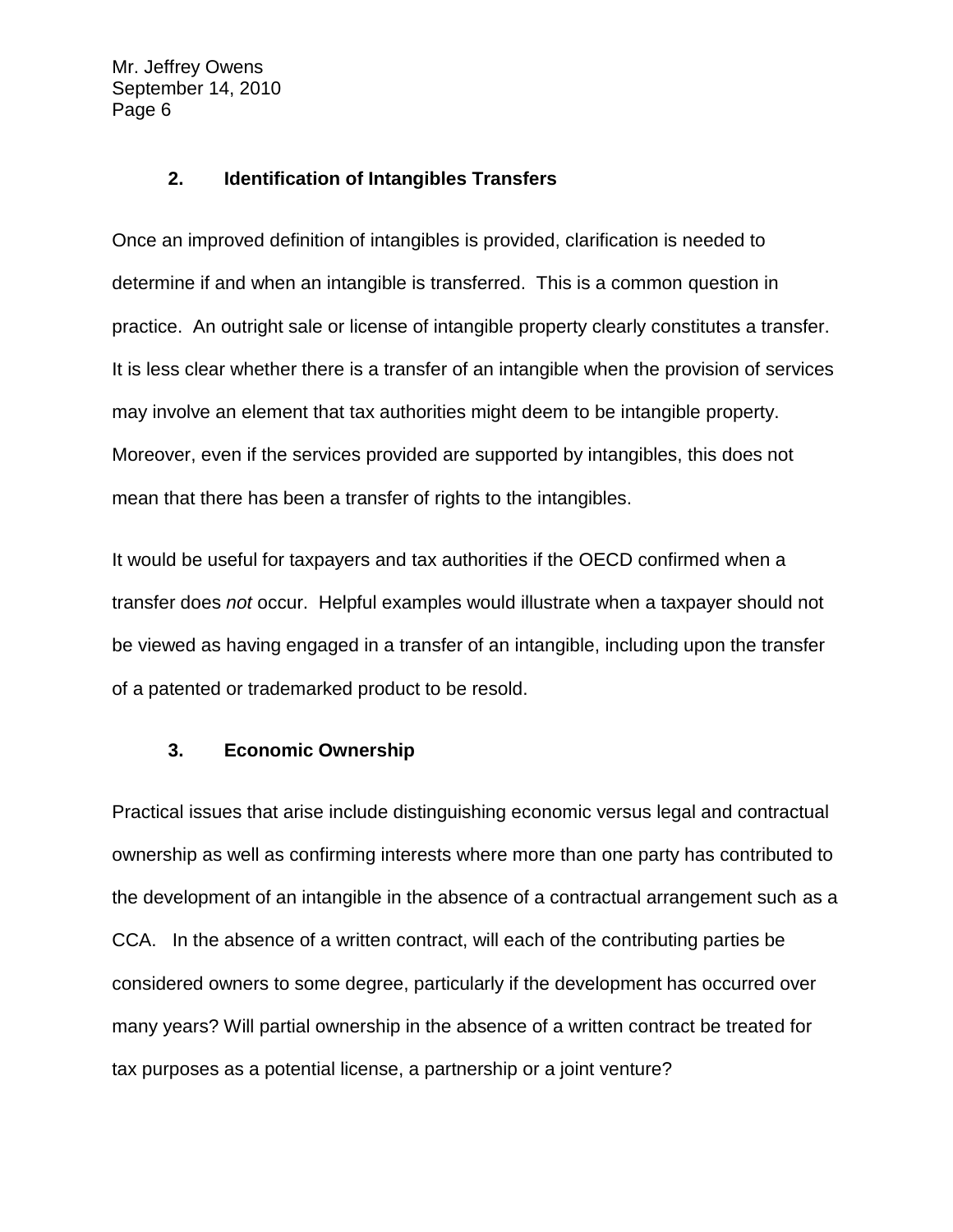In a related vein, will partial economic owners of intangible property for transfer pricing purposes also have rights under other provisions of the tax law, such as R&D credits? While eligibility for a particular local law tax benefit (e.g., the R&D credit) is a matter for that law to decide, the OECD can address the usefulness and appropriateness of a state maintaining consistency on the issues of economic ownership of an intangible for transfer pricing and other tax purposes.

Some local rules define legal owners of the intangible as those who are registered holders,<sup>6</sup> but ownership rights may also be obtained or transferred by an explicit or implicit agreement. Legal title to an intangible may be held by a party that is not the economic owner. For instance, legal centralization of title within a multinational group often reduces administrative burdens of maintaining intangibles under IP and commercial law. As an example, all trademarks or patents for a group may be registered in the name of one affiliate that may have no active operations in the development or use of the intangibles. Centralization in this respect should not interfere with the income being attributable for tax purposes to the economic owner that is involved in the development or use of the intangible, as opposed to the purely legal owner. Confirmation from the OECD on this point would be particularly welcome as the meaning and treatment of economic ownership may differ from jurisdiction to jurisdiction.

 6 U.S. Treas. Reg. Sec. 1.482-4(f).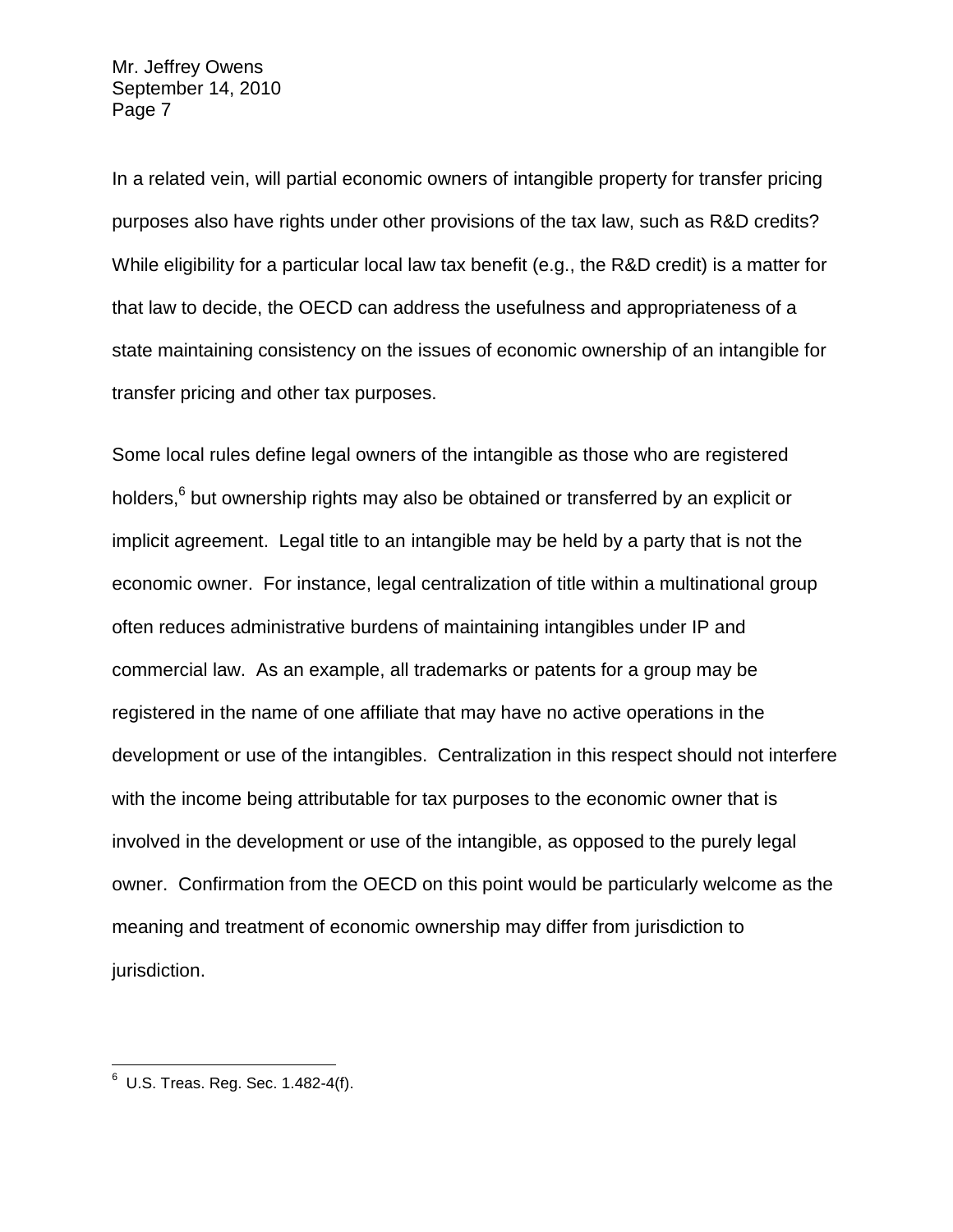$\overline{a}$ 

#### **4. Valuation of Intangibles**

The task of valuing an intangible can be challenging, particularly if the transfer occurs during the period of development when full commercial potential is uncertain. Yet despite the challenges, particularly for what later becomes a highly valuable unique intangible, taxpayers and tax authorities must arrive at compensation for its transfer. When there is uncertainty as to the value at the time of the transaction, taxpayers still generally rely on those valuation techniques commonly employed in the open marketplace (e.g., discounted cash flow analysis), and would expect these to be consistent with the arm's length standard. However, some methods strain or run counter to the arm's length standard; e.g., an analysis that relies on hindsight.

There is controversy as to whether and how the synergies generated by related parties might be used in valuing an intangible. For example, the Internal Revenue Service ("IRS") argues that synergies "give the whole greater value than each asset standing alone."<sup>7</sup> This concept was rejected by the Tax Court and is being appealed. OECD guidance on the impact of synergies on the arm's length valuation of intangibles would be welcome.

<sup>7</sup> See the IRS Coordinated Issue Paper of 2007 and the IRS arguments in *Veritas Software Corporation,*  133 TC\_, No. 14, December 10, 2009.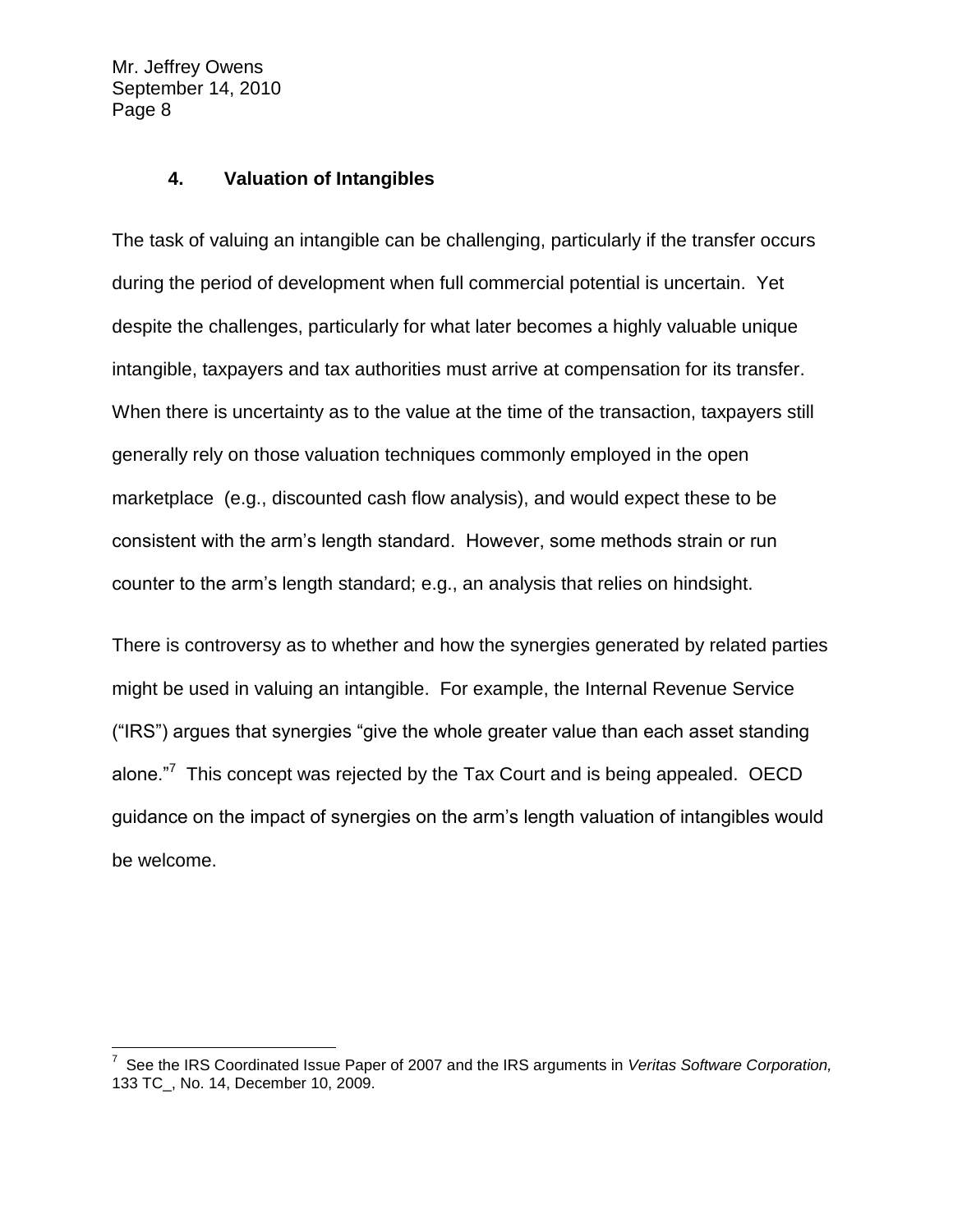### **5. Characterization and Valuation of Intangibles Not Transferred In Isolation**

Chapters VI and IX of the *OECD Guidelines* already recognize that identifiable intangibles are not always transferred in isolation. In practice, transfers of intangibles (e.g., trademarks) involve the transfers of tangible assets, activities or going concern, such as in restructuring or sale of part or all of a business. Such transactions are common. When such transactions occur, there can be uncertainty as to the valuation of the transferred intangible or the character of the transferred intangible. These questions would, as described below, benefit from additional OECD guidance.

## **6. Cost Contribution Arrangements**

There is an important link between CCAs and the treatment of intangibles for transfer pricing purposes generally. The development and beneficial ownership of intangible property is perhaps the primary focus of more CCAs than is any other activity.<sup>8</sup> Even for a CCA that has services or assets other than intangible property as its subject matter, the contribution of intangibles to the CCA and the valuation of those intangibles can in practice raise significant transfer pricing issues. The Transfer Pricing Discussion Group therefore believes that it would be appropriate to include a review of the existing guidance on CCAs within the scope of any OECD guidance project on the treatment of intangibles for transfer pricing purposes.

 8 *OECD Guidelines*, paragraph 8.6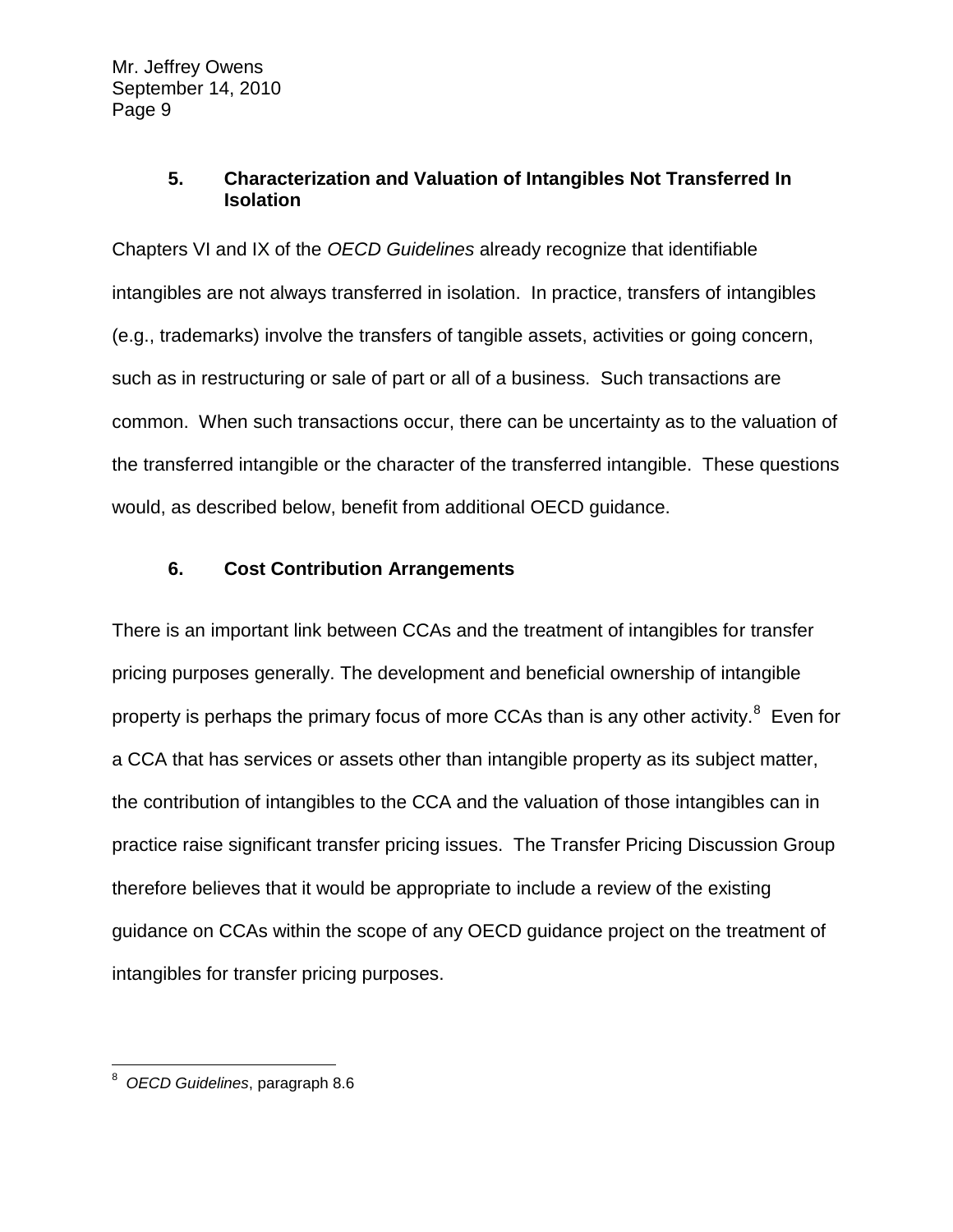## **B/ C. Shortfalls in Existing OECD Guidance; Areas For Future OECD Work**

## **1. Definitional Issues**

Chapter VI of the *OECD Guidelines* addresses "special considerations" for intangible property. It provides an illustrative definition of "intangible property" by listing items such as patents and trademarks. $9\,$  The guidance distinguishes "commercial" intangibles from, presumably, "other" intangibles and then creates two subsets of commercial intangibles: marketing intangibles and commercial intangibles other than marketing intangibles (i.e., referred to as "trade intangibles").<sup>10</sup> Chapter VI mentions that some marketing intangibles may be protected by the law of the country concerned.<sup>11</sup> It also refers to know-how and trade secrets as being proprietary information, although not registered for protection in the manner of a trademark, but does not address whether know-how and trade secrets can be otherwise protected under law (e.g., by contract).<sup>12</sup> Chapter VI mentions valuation issues in the context of discussing, if not defining, "commercial intangibles."<sup>13</sup> Chapter VI notes that the treatments of know-how and service contracts are dealt with differently according to a jurisdiction's internal tax legislation or tax treaties.<sup>14</sup> Whether such contracts might constitute services, intangibles or goods was left open for further attention by OECD Working Party No. 1.

 $\overline{a}$ 

<sup>9</sup> *OECD Guidelines*, paragraph 6.2.

<sup>10</sup> *OECD Guidelines*, paragraph 6.3.

<sup>11</sup> *OECD Guidelines*, paragraph 6.4.

<sup>12</sup> *OECD Guidelines,* paragraph 6.5

<sup>13</sup> *OECD Guidelines,* paragraph 6.5 et. seq.

<sup>14</sup> *OECD Guidelines*, paragraph 6.19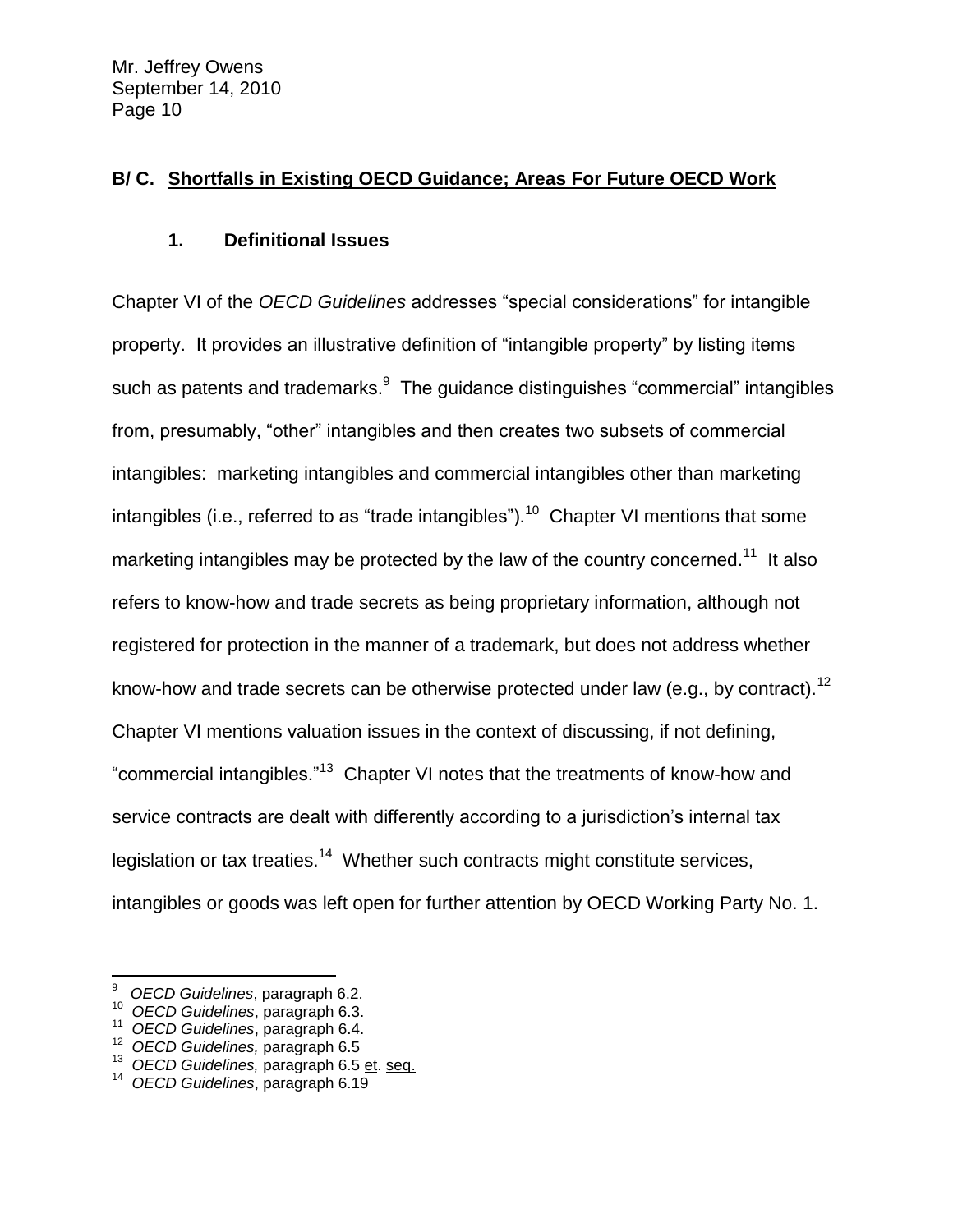$\overline{a}$ 

As just indicated, the *OECD Guidelines* already contain descriptions of intangibles that are definitional in nature. However, the existing guidelines could be improved by clarifying and expanding such definitions and by carefully separating definitions from valuation guidance. In the course of such work, it will be helpful to delve more deeply into (1) the different specific rights in intangibles that can exist and (2) whether and how protectabilty of rights under statute or contract affects whether an item is intangible property or, instead, merely affects its valuation. It will be useful, in this connection, to add examples that illustrate, separately, (1) the definition of intangible property and (2) certain valuation aspects of intangible property that relate to the nature of the rights in that property.

The current OECD distinction between trade and marketing intangibles under the heading of commercial intangibles should be re-examined. For example, are there intangibles other than "commercial" intangibles, and, if so, what are they? Whatever the true scope and significance of the "commercial" category,  $15$  it is frequently important to distinguish intangibles relevant to making a product (e.g., a patent) versus intangibles relevant to the marketing of that product. There may be advantages in finding a new label for the former other than "trade." For example, today's parlance frequently distinguishes between product and process intangibles versus marketing intangibles.

<sup>&</sup>lt;sup>15</sup> The *Glossary* to the *OECD Guidelines* defines "commercial intangible" broadly; it is unclear what benefit arises from distinguishing between "commercial" and "non-commercial" intangibles.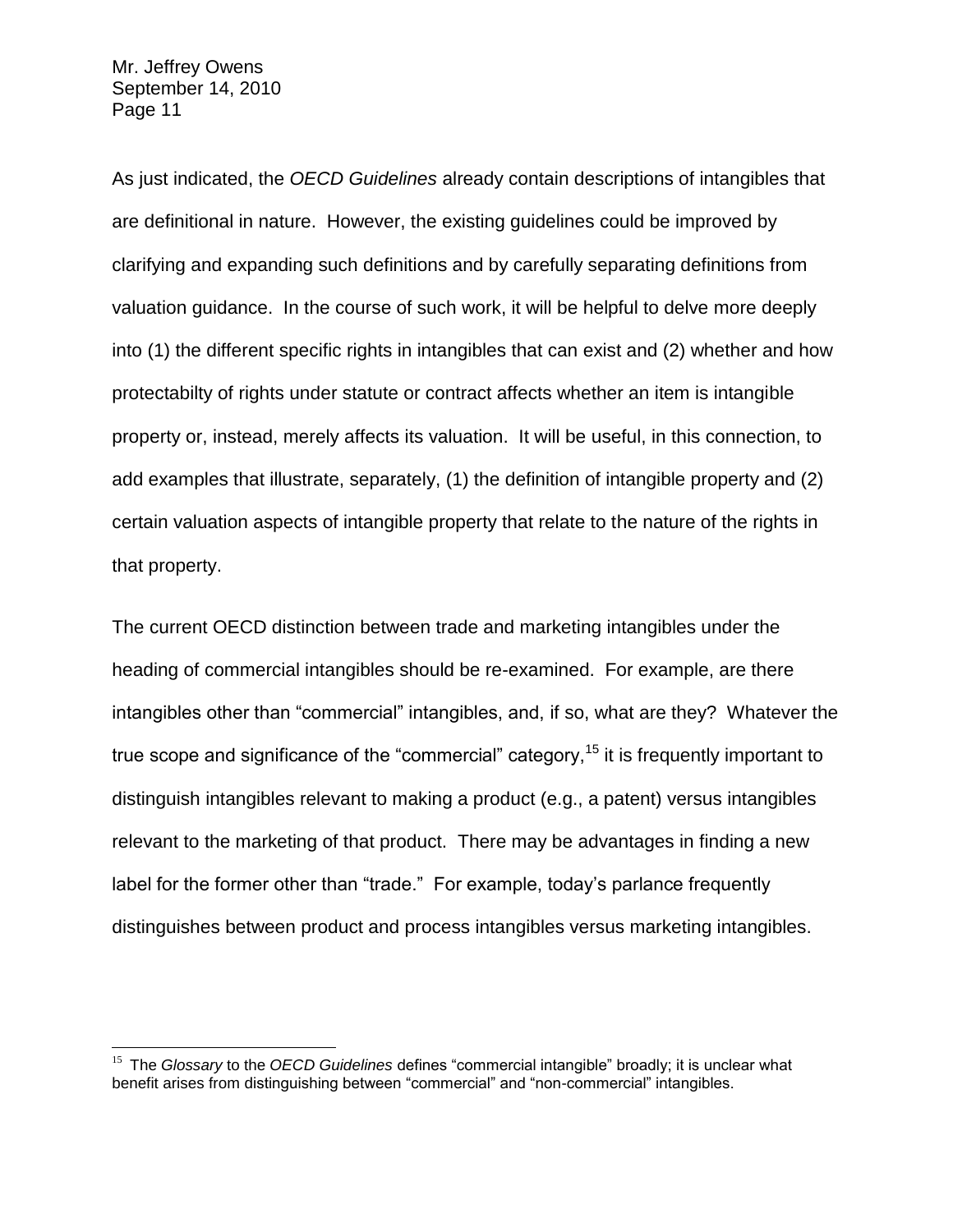In conclusion on this topic, it would be worthwhile for the OECD to produce additional clarifications and illustrations of the definition of "intangible property" and various rights in intangibles. An important part of this work would be to address views that "valuable services," the use of a "workforce in place," or other items that traditionally have not been intangibles (so-called "soft intangibles") should be now defined or treated as intangibles.

# **2. Identification of Intangibles Transfers**

The July 22, 2010 revisions to the *OECD Guidelines* in Chapter IX<sup>16</sup> mention the possibility that transfers of intangible assets result from restructurings. For example, Chapter IX states that "a business restructuring may involve cross-border transfers of something of value, e.g., of valuable intangibles..."<sup>17</sup> It would be useful if, in addition, the OECD used examples to provide more greater clarity on when a transfer of an intangible does or does not occur in that context.<sup>18</sup> For example, if there is no transfer of an intangible under local IP or commercial law, is that dispositive for transfer pricing purposes under the *OECD Guidelines*?

Part IV of Chapter IX addresses the recognition of actual transactions undertaken, and states that in "exceptional circumstances" tax administrations may legitimately and

 16 *Report on the Transfer Pricing Aspects of Business Restructuring; Chapter IX of the Transfer Pricing Guidelines.*

<sup>17</sup> *OECD Guidelines*, paragraph 9.48. See also paragraph 9.82.

<sup>&</sup>lt;sup>18</sup> Section D.2 of Part II of Chapter IX has examples that state as a fact that intangibles have been transferred. Paragraphs 9.89 and 9.90 note that there can be questions about whether or not a restructuring causes or involves the transfer of intangibles, but do not provide guidance on the standards to be used to analyze and resolve these questions.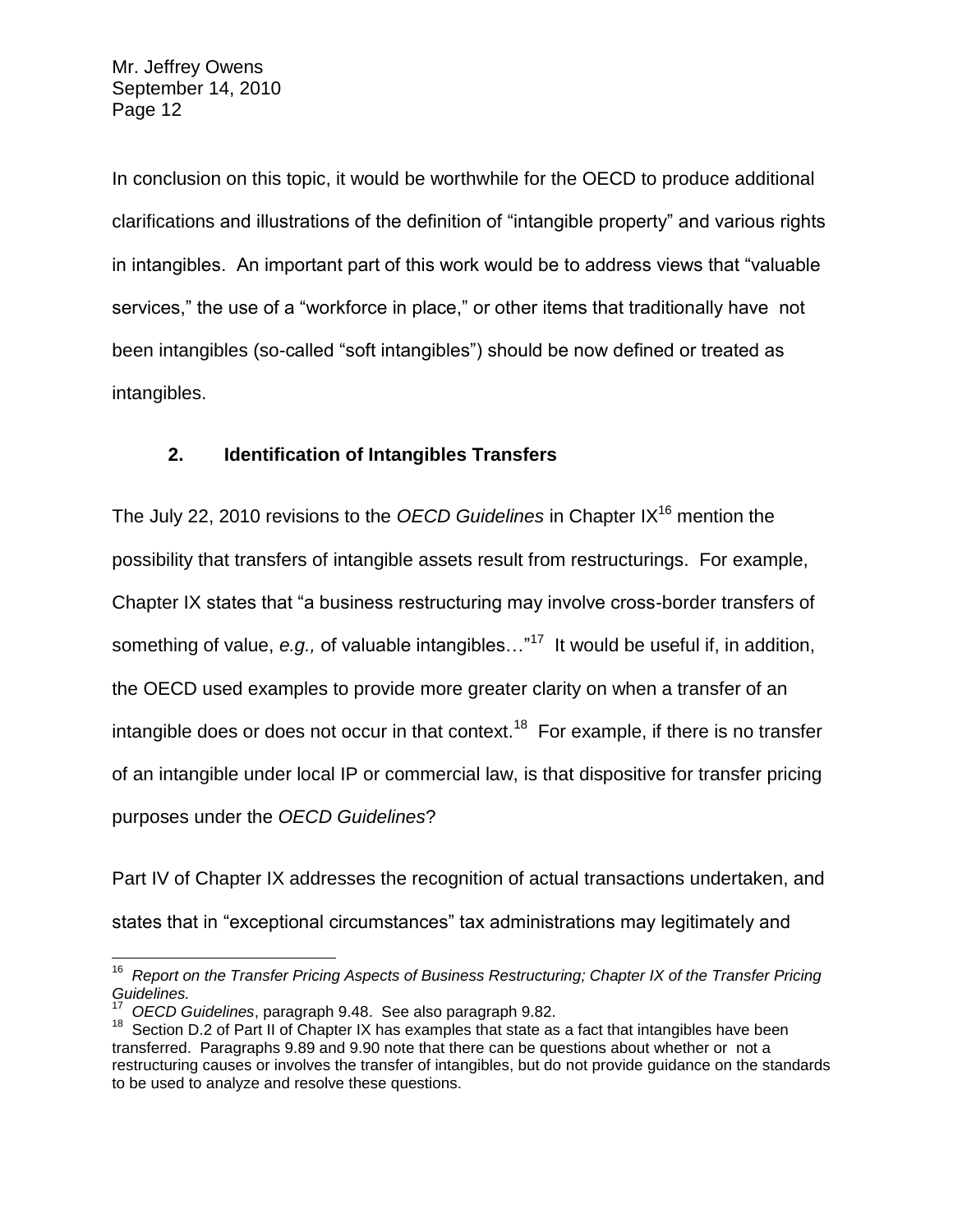appropriately not recognize the transaction<sup>19</sup>. However, Part IV also states that any such non-recognition is only for the purposes of transfer pricing.<sup>20</sup> This comment and others raise the question as to why a transaction, such as one involving an intangible, should be recognized generally for tax purposes as structured by the taxpayer but recharacterized for transfer pricing purposes. The Transfer Pricing Discussion Group suggests that this topic be given further consideration.

Chapter IX acknowledges that multinationals are free to organize as they see fit and cannot be coerced to have a particular structure or business presence in any country.<sup>21</sup> The inherent concept of this provision and the one requiring the recognition of actual transactions as undertaken should help counter arguments from tax authorities such as that no entity possessing potentially valuable intangibles (known as the "crown jewels") would ever dispose of them. If the OECD agrees that this is intended, then it might want to strengthen the wording of its guidance.

The overlay of analyzing an intercompany transaction from both the transferor's and transferee's perspectives complicates matters. A transferor of an intangible that proves in the future to be highly valuable may find such transaction questioned by the transferor's tax authority, while a transferee of an intangible that is less valuable or leads to financial losses will find the transaction questioned by its tax authority. The *OECD Guidelines* should make clear that the transfer of intangibles for Chapter VI and

 19 *OECD Guidelines*, paragraph 9.161.

<sup>20</sup> *OECD Guidelines*, paragraph 9.162.

<sup>21</sup> *OECD Guidelines,* paragraph 9.163.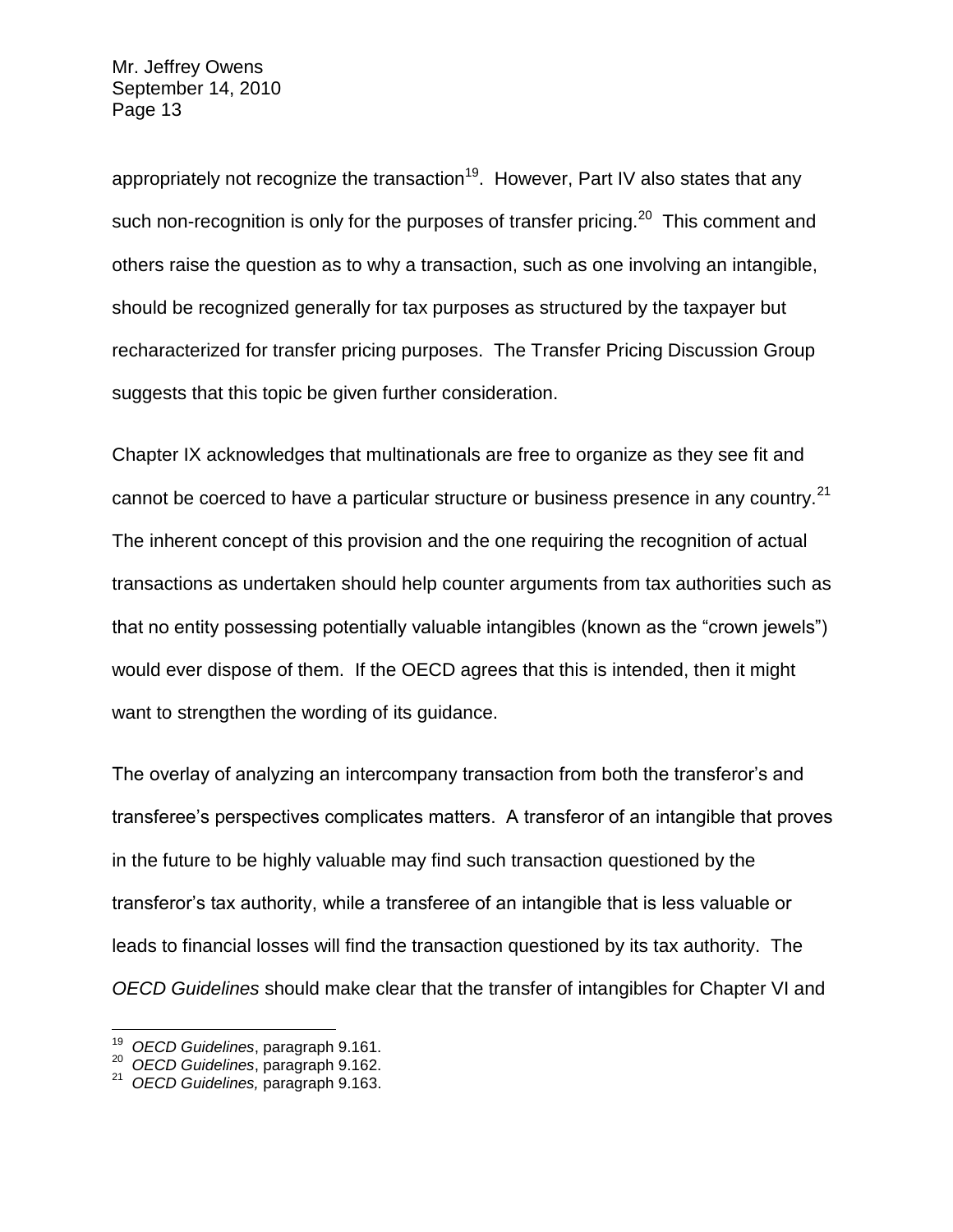IX purposes cannot be disregarded by either of the tax authorities or, as discussed further below, valued by them using hindsight or in a manner that could not have been utilized by the parties at the date of the transaction.

Chapter VI mentions that intangibles transactions are difficult to evaluate for tax purposes, and lists outright sales and licenses of an intangible as ways in which an intangible might be transferred, as well as a transfer that occurs as part of a package or bundle that includes the transfer of goods. $^{22}$  Guidance should be considered on whether the know-how and services mentioned in paragraph 6.18 as being part of a package contract should be viewed as being transferred.

#### **3. Economic Ownership**

The current *OECD Guidelines* do not directly define "ownership" with regard to intangible property. Paragraph 6.3 of the *OECD Guidelines* mentions both legal and economic ownership arising from research activity by a developer in its own name or through contract research on behalf of a beneficiary. The paragraph does not distinguish between these two types of ownership and does not address what happens if the economic ownership and the legal ownership are not with the same entity.

In the new project on intangibles, it would be useful to focus on how economic ownership of an intangible arises separately from legal or contractual ownership. While economic ownership appears to be a straightforward and factual question, it would be

 22 *OECD Guidelines*, paragraphs 6.1 and 6.16.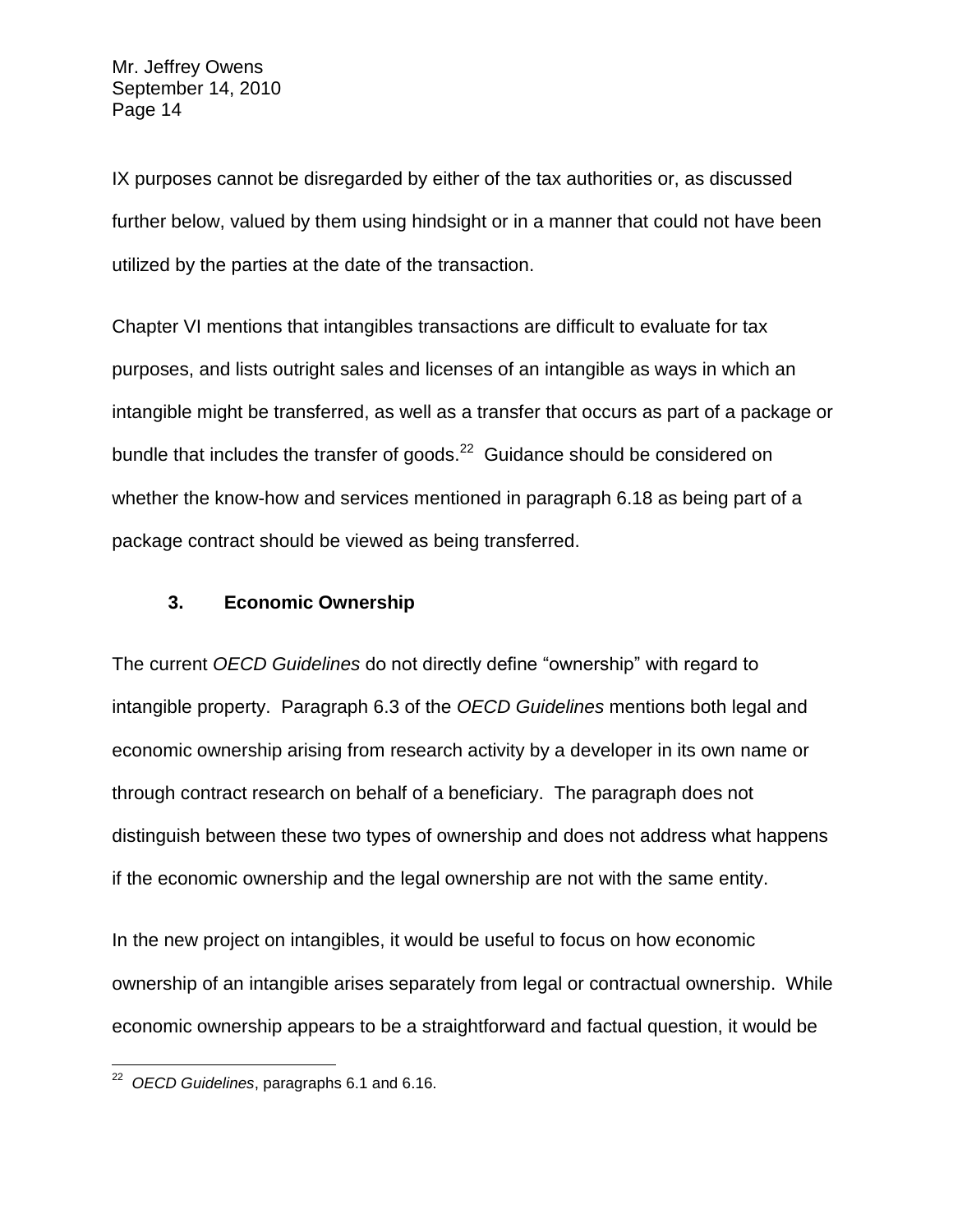useful for the OECD to confirm its meaning. Also, a number of related issues can be addressed in the project as well: requirements to demonstrate ownership, multiple owners and legal title not held by the economic owner.

The clarification is needed primarily with regard to what is currently referred to as "trade" intangibles (e.g., product and process patents). Chapter VI already address many of the issues arising with regard to marketing intangibles. $^{23}$ 

It would be helpful for the OECD to identify the type of information that would demonstrate that one party in a multinational group had developed the intangible property either directly or as principal in a contract R&D arrangement and therefore is the economic owner. For example, is it necessary that all direct costs of developing the intangible be identified and tracked? This may be ideal, but in many cases, parties may not specifically track accounting cost by project and maintain those records for an extended period of time. However, it may be clear from other records, such as project management systems, personnel records, etc., that only one entity engaged in such intangible development.

## **4. Valuation of Intangibles**

The foundation of the *OECD Guidelines,* including for valuations of intangibles, rests upon the arm's length standard. Chapter VI asserts that the arm's length principle will pertain equally to transfer pricing for intangibles as well as for tangible goods

 23 *OECD Guidelines*, paragraphs 6.36 through 6.39.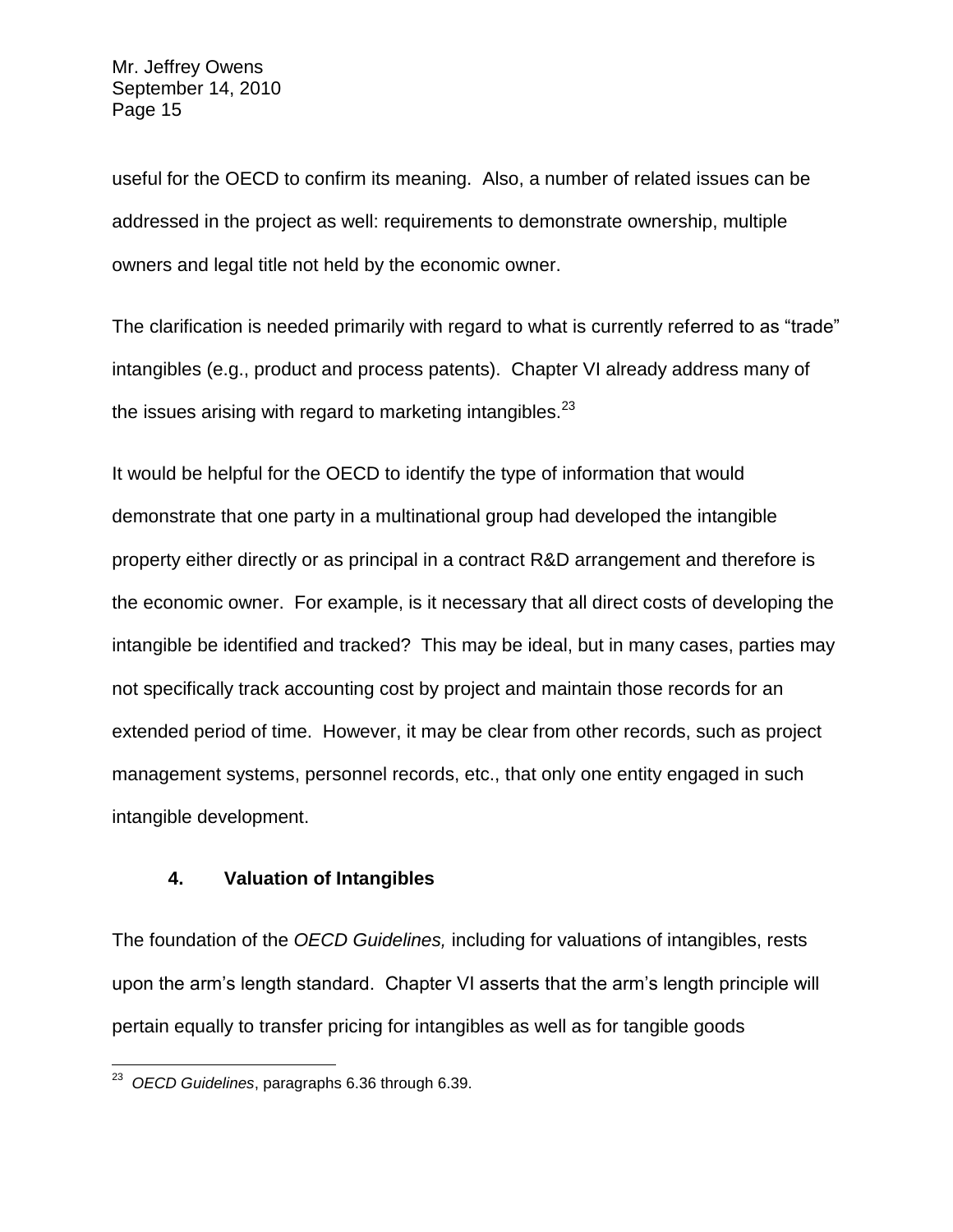transfers.<sup>24</sup> In re-examining the *OECD Guidelines*, the OECD should comment critically on valuation techniques for intangibles that are potentially inconsistent with or undermine the arm's length standard. For example, valuations could, and in practice at times do, assume the value of an intangible into perpetuity. Is this type of valuation supported in marketplace transactions?

Another valuation topic involves a statement that often the fair market value of an intangible is not related to the costs of developing the property.<sup>25</sup> If a taxpayer or tax authority uses development costs or investments as the valuation method, despite evidence of other arm's length valuation methods, is this consistent with the arm's length standard? However, if there is no other method available, can the use of the cost of development then be considered to be consistent with the arm's length standard?

The OECD recognizes that multinational groups are composed of related entities, and have the opportunity to structure their operations in order to achieve efficiencies not available in the same way to independent enterprises. At the same time, Chapter I recognizes that the application of the arm's length principle can be difficult due to the transactions that associated enterprises engage in that independent enterprises would not undertake.<sup>26</sup>

 $\overline{a}$ 

<sup>24</sup> *OECD Guidelines*, paragraph 6.13.

<sup>25</sup> *OECD Guidelines*, paragraph 6.27.

<sup>26</sup> *OECD Guidelines*, paragraph 1.10.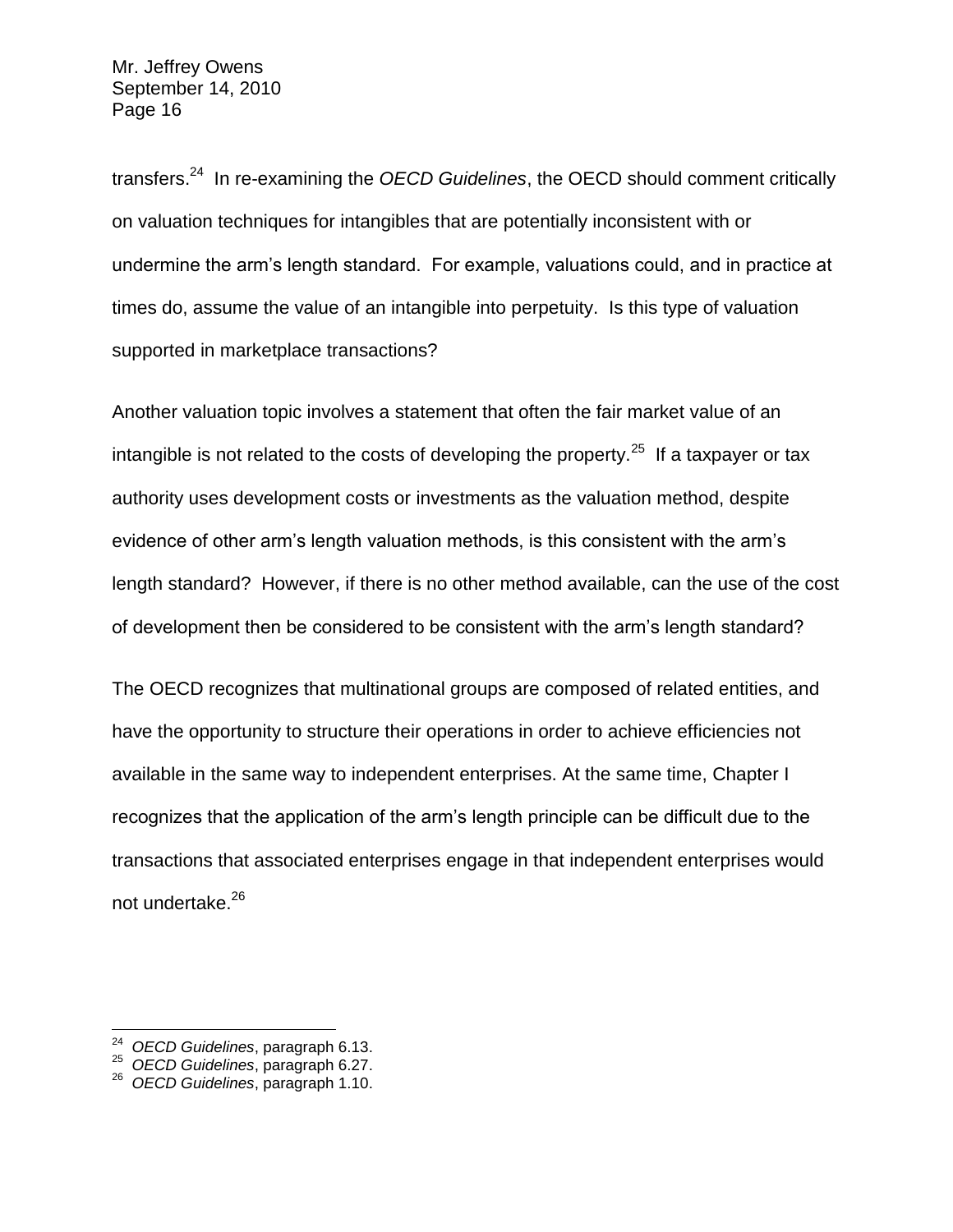Chapter IX recognizes that while centralization of intangible property rights may have sound commercial reasons, it does not necessarily ensure that the transaction is at arm's length from the perspectives of the transferor and transferee.<sup>27</sup> Chapter VI states that if independent enterprises would have insisted on a price adjustment clause under comparable circumstances, then the tax administration should be permitted to determine the pricing on the "basis of such a clause."<sup>28</sup>

Both statements should be clarified to state, consistent with the other OECD guidance mentioned above, that although the transaction is accepted as structured (e.g., with centralization or without a price adjustment clause), there may still be a question as to whether the amount of compensation for the taxpayer's transaction, as actually structured, is at arm's length. For example, the absence of an adjustment clause may affect the determination of the amount of arm's length compensation if the third party contracts to which the taxpayer's compensation is being compared have price adjustment clauses.

Chapter VI helpfully states that tax authorities should not use hindsight in challenging taxpayer projections.<sup>29</sup> The Transfer Pricing Discussion Group also commends the OECD for including an example that, based on its facts, concludes that the use of hindsight has no place in the application of the arm's length standard.<sup>30</sup> However, the

 27 *OECD Guidelines*, paragraph 9.84.

<sup>28</sup> *OECD Guidelines*, paragraph 6.34.

<sup>29</sup> *OECD Guidelines*, paragraph 6.32.

<sup>30</sup> *OECD Guidelines*, Annex to Chapter IV, *Example 1*.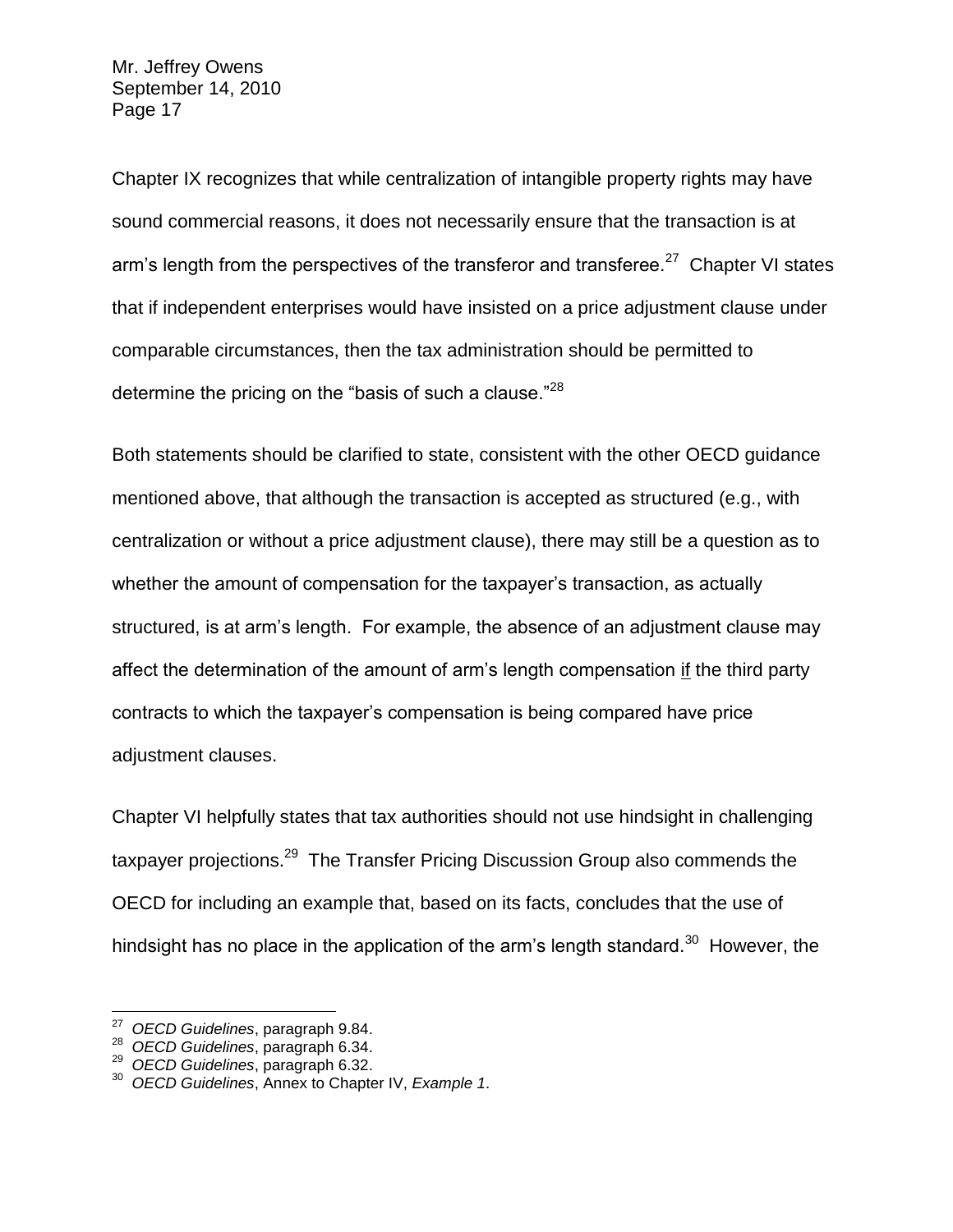facts of the example are narrowly drawn and may be inappropriately read restrictively if not coupled with improved language in some of the paragraphs in C.4 of Chapter VI*<sup>31</sup>* or if not supported by examples with facts more realistic than those in *Examples 2* and *3* of the Annex to Chapter VI.

Also, a potential contradiction to requiring valuation at the time of the transaction is a statement that a tax administration has the ability to adjust the amount of consideration for all open years up to the time when an audit occurs on the basis of information that independent enterprises would have used in comparable circumstances to set the pricing.<sup>32</sup> The OECD should clarify that, as mentioned above, the use of such information is justified in the audit only if the information was available to the taxpayer at the time of the transaction.

# **5. Characterization and Valuation of Intangibles Not Transferred in Isolation**

Both Chapter VI and Chapter IX acknowledge that it is not uncommon for intangibles to be transferred in the context of a restructuring or as part of a package in the sale of finished goods or provision of services. Chapter VI indicates that in certain cases bundled intangibles may need to be evaluated separately.<sup>33</sup> Chapter VI mentions factors relating to comparability between controlled and uncontrolled transactions that

 $\overline{a}$ 31 *OECD Guidelines,* paragraphs 6.29, 6.31, 6.33, 6.34.

<sup>32</sup> *OECD Guidelines*, paragraph 6.35.

<sup>33</sup> *OECD Guidelines*, paragraph 6.18.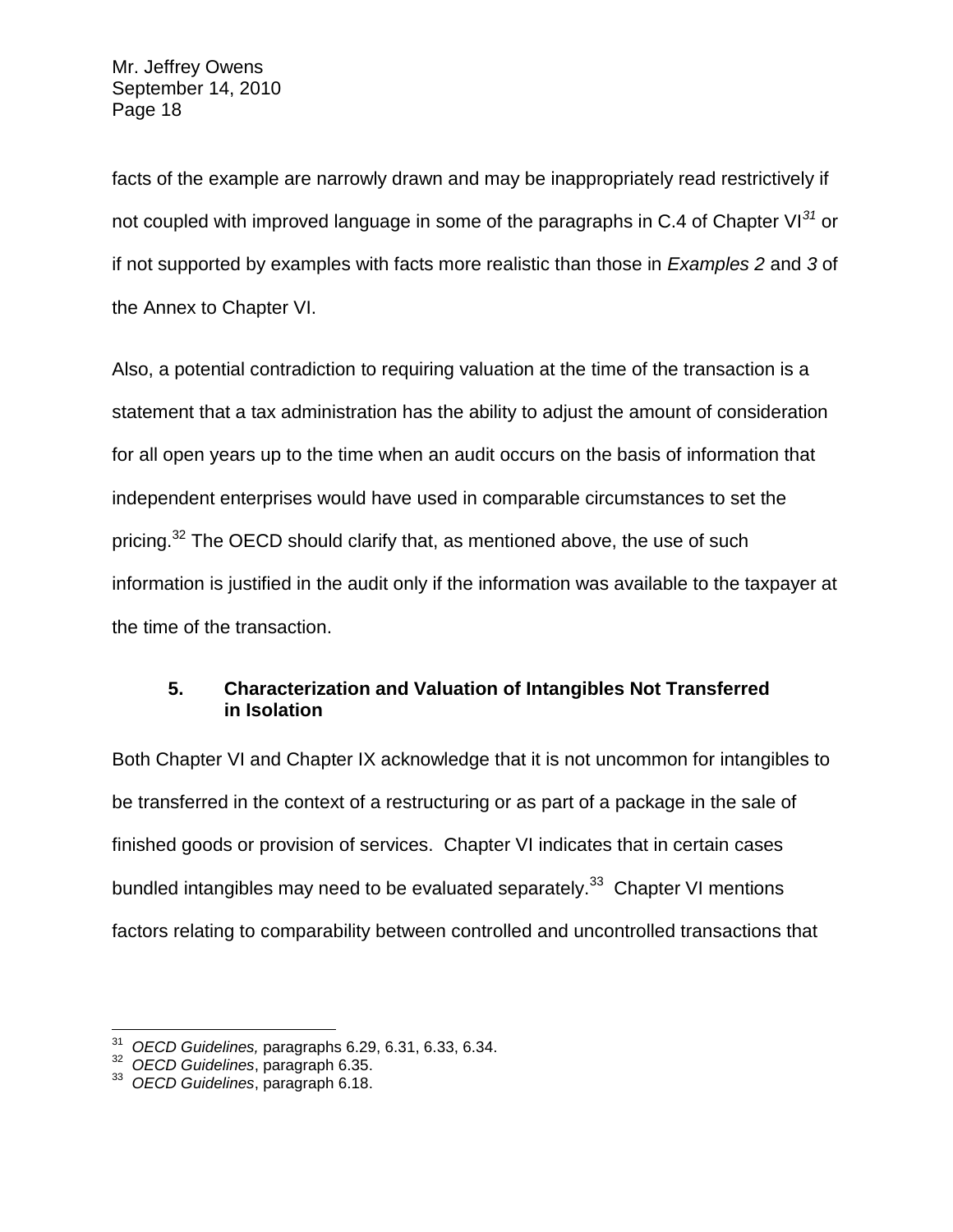need to be considered in valuing intangibles. $34$  Chapter IX discusses the fact that in business restructurings a transfer of activity and/or going concern may include a transfer of intangibles.

The *OECD Guidelines* should, however, provide more guidance on the standards relevant to whether there is a transfer and, if so, the appropriate valuation or character of the intangibles included in the transfer. For instance, the guidance provided on valuation for an integrated business unit, including intangibles, states that arm's length remuneration "if any" would be based on "a transfer of an ongoing concern between independent parties."<sup>35</sup> It would be useful to supplement this limited guidance so as to reduce the uncertainty about how best to determine the value of a bundle of transferred intangibles and other parts of an integrated business. Thus, the OECD might consider providing guidelines that would contain (1) additional examples of situations where intangibles are not transferred in isolation and (2) more details on how to identify and value those intangibles, including when compensation is provided currently or delayed.

### **6. Should OECD Guidance on Intangibles Be Industry Specific?**

The OECD asks whether it should consider formulating specific industry guidance for the treatment of intangibles. Set forth below are some of the potential difficulties that may result from providing industry pricing guidance;

 34 *OECD Guidelines*, paragraph 6.20.

<sup>35</sup> *OECD Guidelines*, paragraphs 9.93-9.95.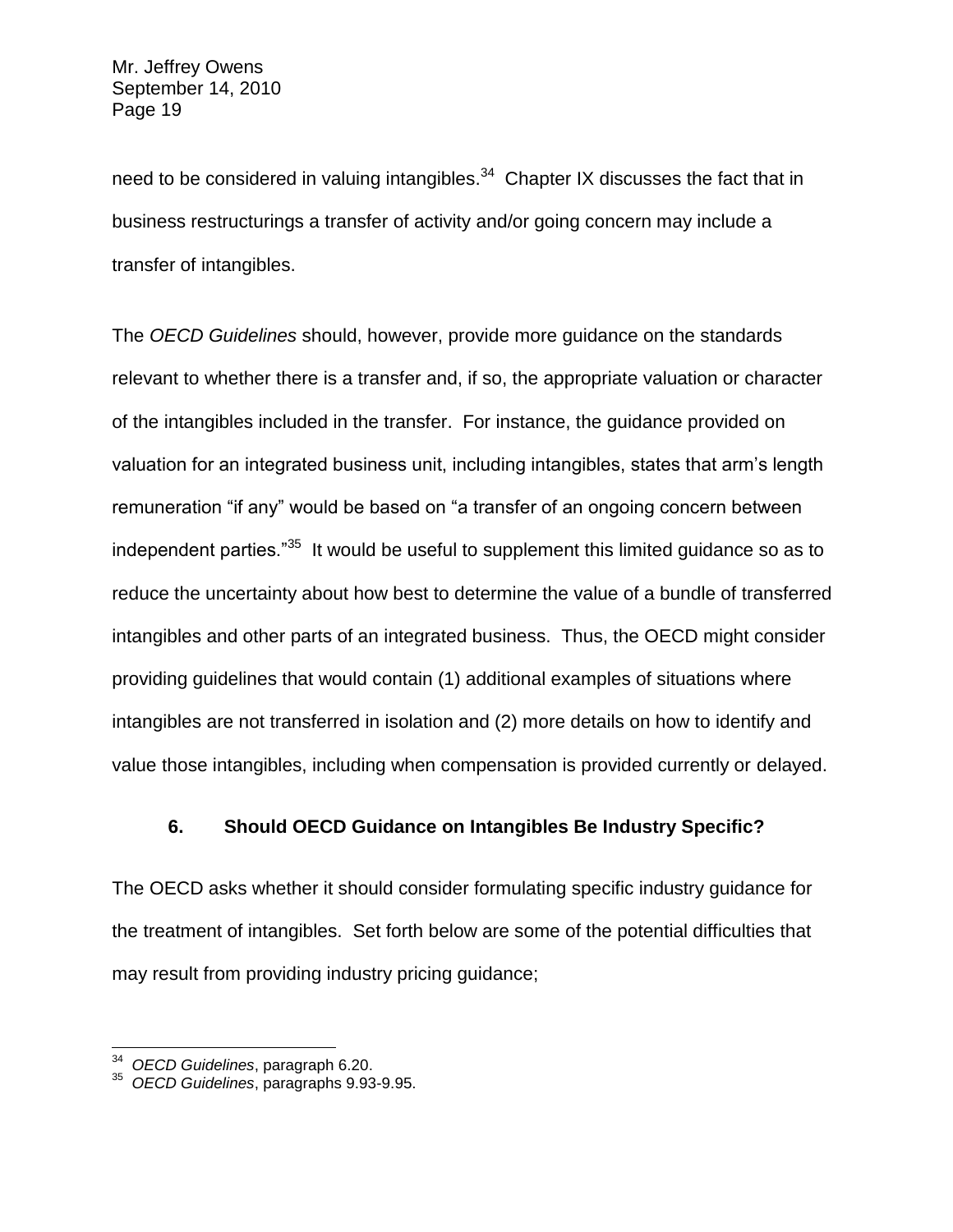it will make administration difficult in terms of keeping the guidance current with the dynamic business and economic environment;

it will likely create uncertainty, complexity and controversy for taxpayers having broad-based business models that span multiple categories (or having different affiliates that focus on various specific industries or contain a variety);

it may inappropriately restrict a taxpayer's ability to apply basic and accepted economic principles or to select generally accepted methods in determining its transfer pricing for intangibles;

it may encourage tax authorities to (mis)characterize a taxpayer on an industry basis, even prior to the commencement of an audit, in order to use the industry specific pricing guidance;

it runs the risk that taxpayers and tax authorities will not be able to give proper consideration to the facts and circumstances of a particular transaction.

Newly revised Chapters I-III provide a lengthy discussion in support of the arm's length standard and the proper application and selection of methods in establishing transfer prices. Chapter I states:

Experience under the arm's length principle has become sufficiently broad and sophisticated to establish a substantial body of common understanding among the business community and tax administrations. This shared understanding is of great practical value in achieving the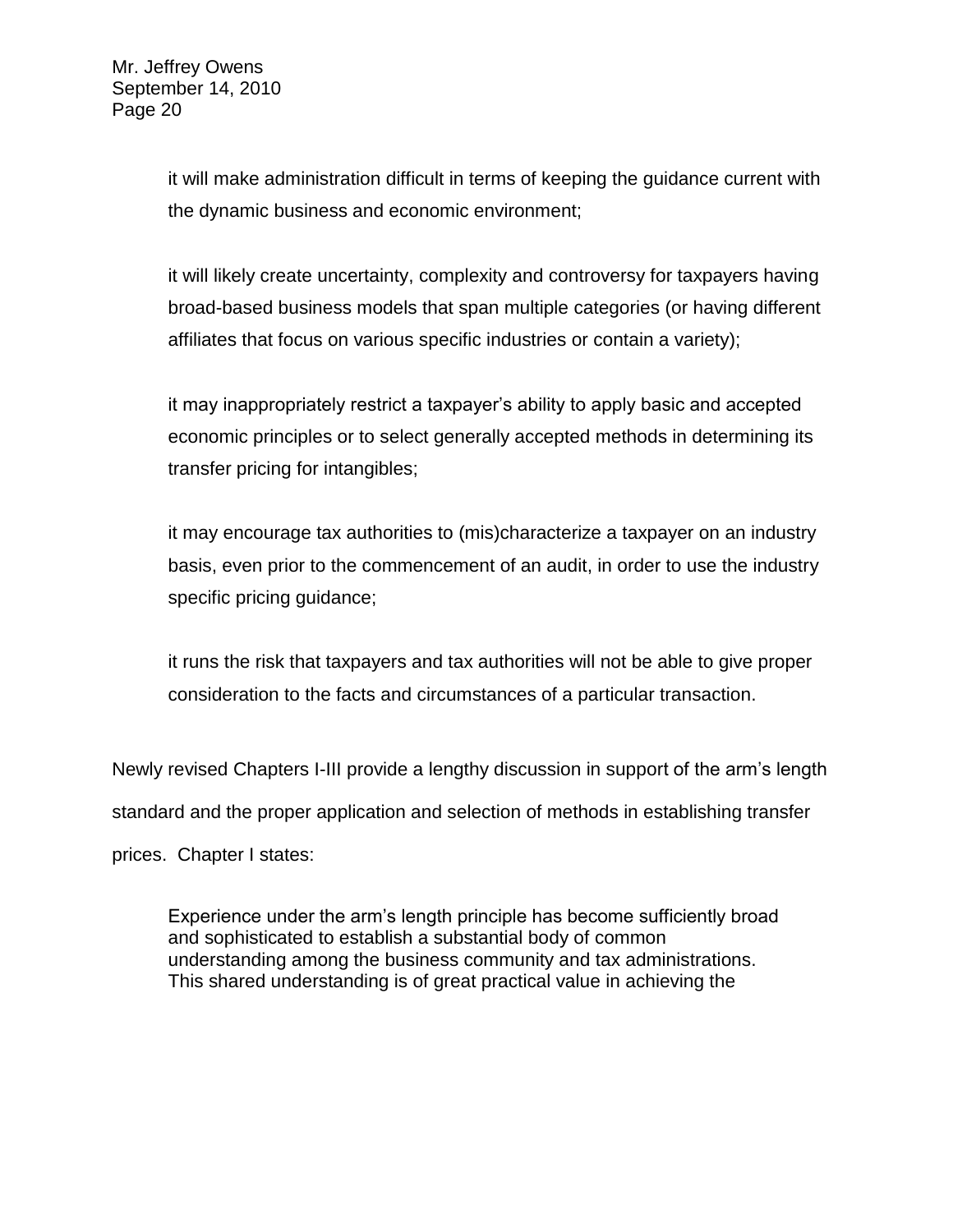objectives of securing the appropriate tax base in each jurisdiction and avoiding double taxation.<sup>36</sup>

Chapter II, regarding transfer pricing methods and selection of methods, goes on to conclude that: "No one method is suitable in every possible situation, nor is it necessary to prove that a particular method is not suitable under the circumstances."<sup>37</sup>

These two statements, along with others in Chapters I – III, indicate that adherence to the arm's length standard entails having the capacity to properly chose pricing methods based on the facts and circumstances, not generalities or assumptions. These statements, and others, correctly suggest that industry-specific guidance may be too limiting. Thus, the Transfer Pricing Discussion Group recommends that this topic not be within the scope of the proposed intangibles project. The question of whether to provide industry specific guidance is one of broad application, not just for intangibles. Of course, new or clarified guidance on a principle of general application affecting intangibles can be illustrated by way of an example that involves the application of the general principle in the context of a particular industry.

### **7. Cost Contribution Arrangements**

Before discussing the possible shortfalls in the current *OECD Guidelines* on the subject of CCAs, the Transfer Pricing Discussion Group would like to commend the OECD on the guidance it has provided. Indeed, the Group believes that certain basic principles

 $\overline{a}$ 

<sup>36</sup> *OECD Guidelines,* paragraph 1.15.

<sup>37</sup> *OECD Guidelines,* paragraph 2.2.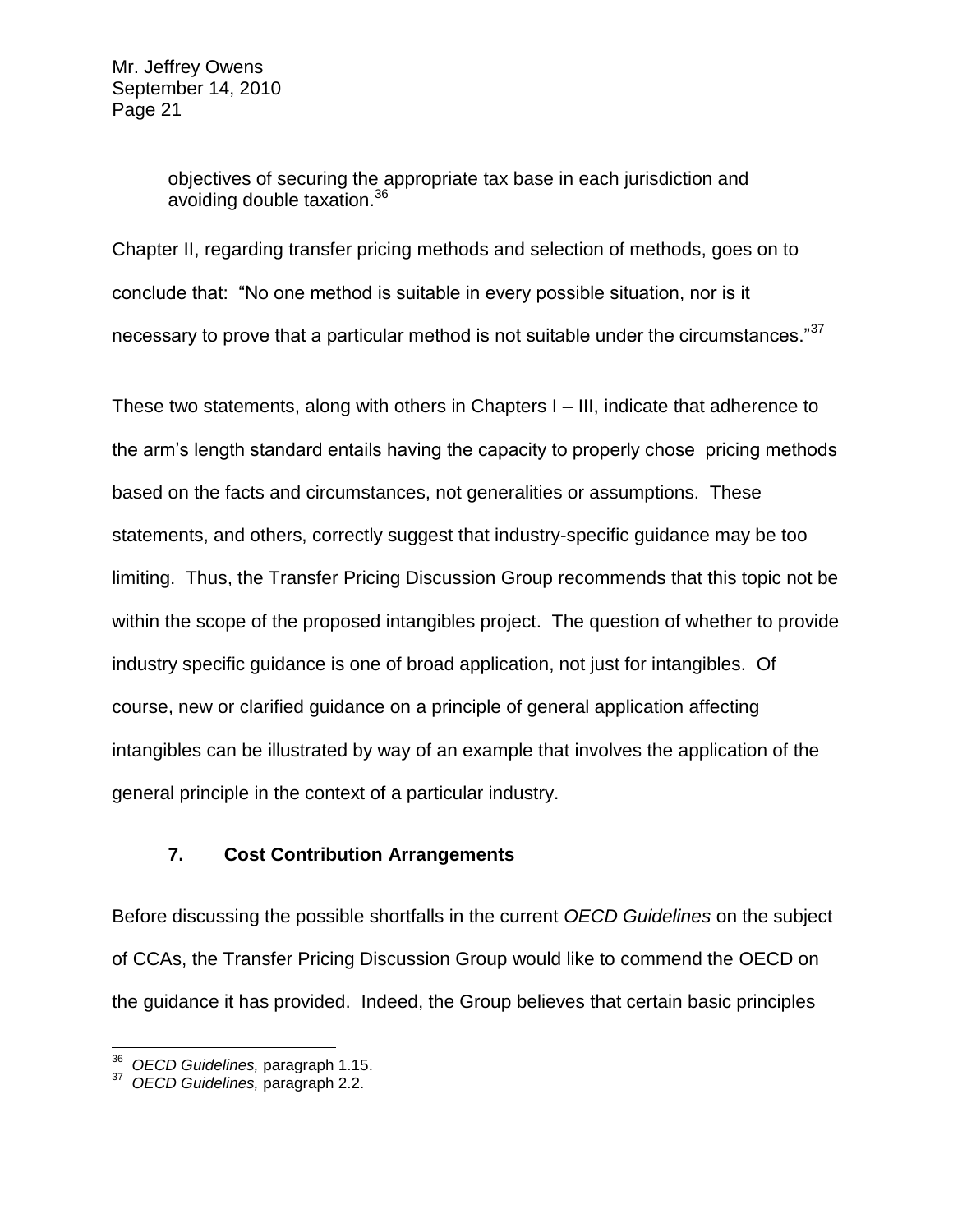already identified by the OECD as underlying the establishment and administration of CCAs should inform future efforts to improve guidance on the transfer pricing of intangibles.

One such principle regards the ownership of intangibles produced via a CCA. A central tenet of current CCA guidance is that participants are "effective owners" of any intangibles produced under these arrangements regardless of whether they are also legal owners.<sup>38</sup> As the subject of intangibles ownership is developed generally as part of the proposed OECD project, it will be important to retain the simple, straightforward concept of full economic ownership that is at the heart of existing CCA guidance.

The extent to which a CCA produces arm's length results often depends significantly on the proper identification and valuation of the initial contributions of property and commitments of resources and personnel made by participants at the outset as well as those made later by a new participant. The OECD's existing guidance acknowledges the difficulties that already exist in this area in stating that "[i]t is unlikely to be a straightforward matter to determine the relative value of each participant's contribution except where all contributions are made wholly in cash . . . "39

As indicated above, the Group is of the view that any effort to expand the traditional meaning of intangibles for transfer pricing purposes is troublesome generally. It could also unnecessarily complicate the process of identifying and valuing CCA contributions

 $\overline{a}$ 

<sup>38</sup> *OECD Guidelines*, paragraphs 8.3, 8.4.

<sup>39</sup> *OECD Guidelines*, paragraph 8.15.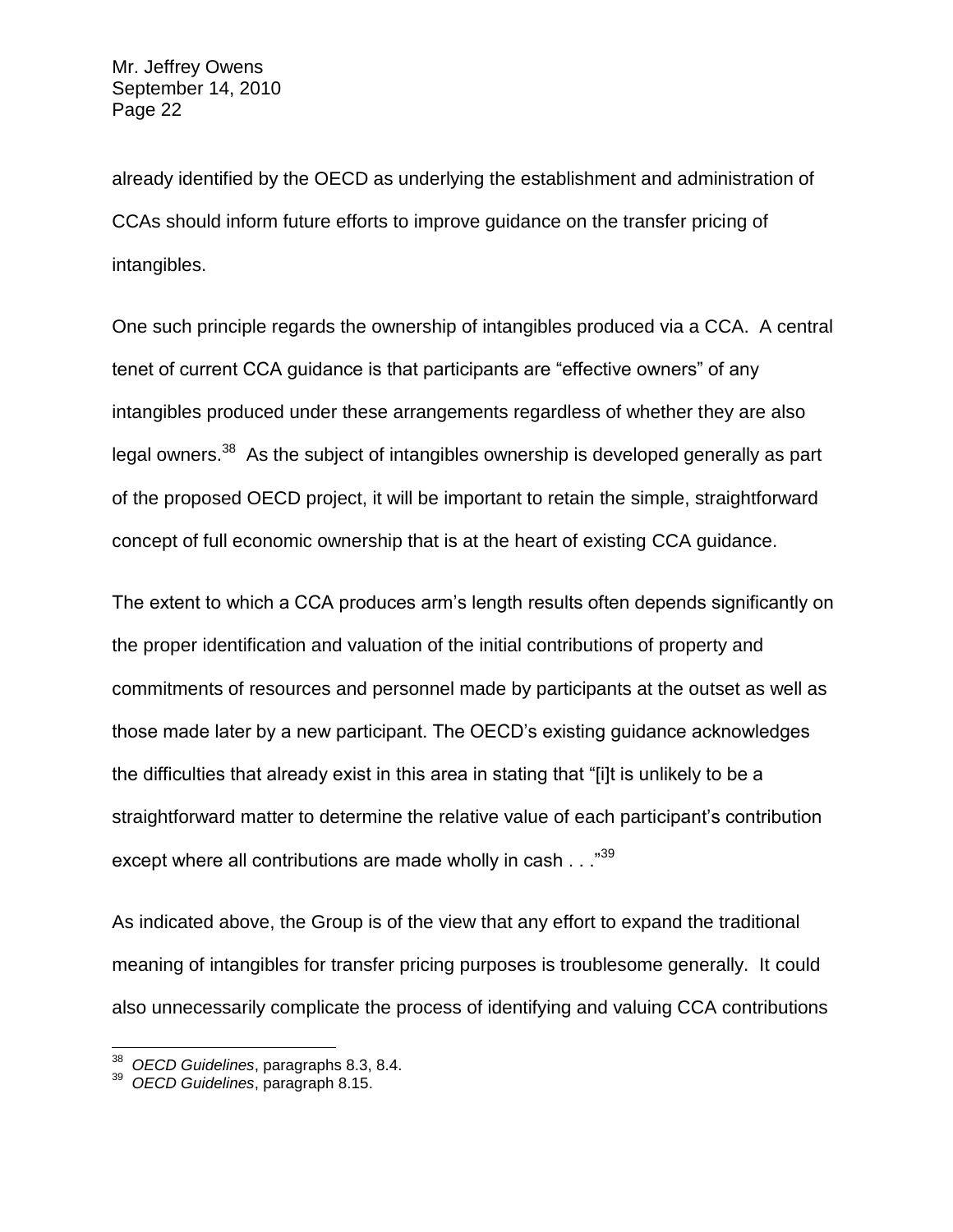to such an extent as to remove the CCA as a viable option for taxpayers seeking to comply with the arm's length standard in a practical, administrable manner.

For example, if the definition of intangible property is expanded generally to cover the various services or other resources (so-called "soft intangibles") that may be deemed to be contributed to the CCA to produce intangibles, then additional guidance specific to their identification, valuation and ownership will be vital for CCAs. CCAs can often be some of the longest running corporate arrangements in existence; some of the Group's members' CCAs have been in place for decades. Any such expansion of the definition could mean, in the CCA context, that if a participant is deemed to contribute a commitment to perform R&D or the benefit of an assembled R&D workforce, then the responsibility for maintaining or enhancing that resource shifts to all of the participants by operation of the CCA.

In conclusion on CCAs, the OECD can and should provide guidance on this topic rather than just focusing on intangibles generally.

#### **D. Format For Final Output of OECD Work**

The Transfer Pricing Discussion Group believes that it may be too early to decide the exact format for the OECD's final output. However, a revised version of the *OECD Guidelines* is a likely candidate for at least some if not all of the output. It may be useful for Chapter VI, among other chapters, to be revised. The Group suggests revisiting the